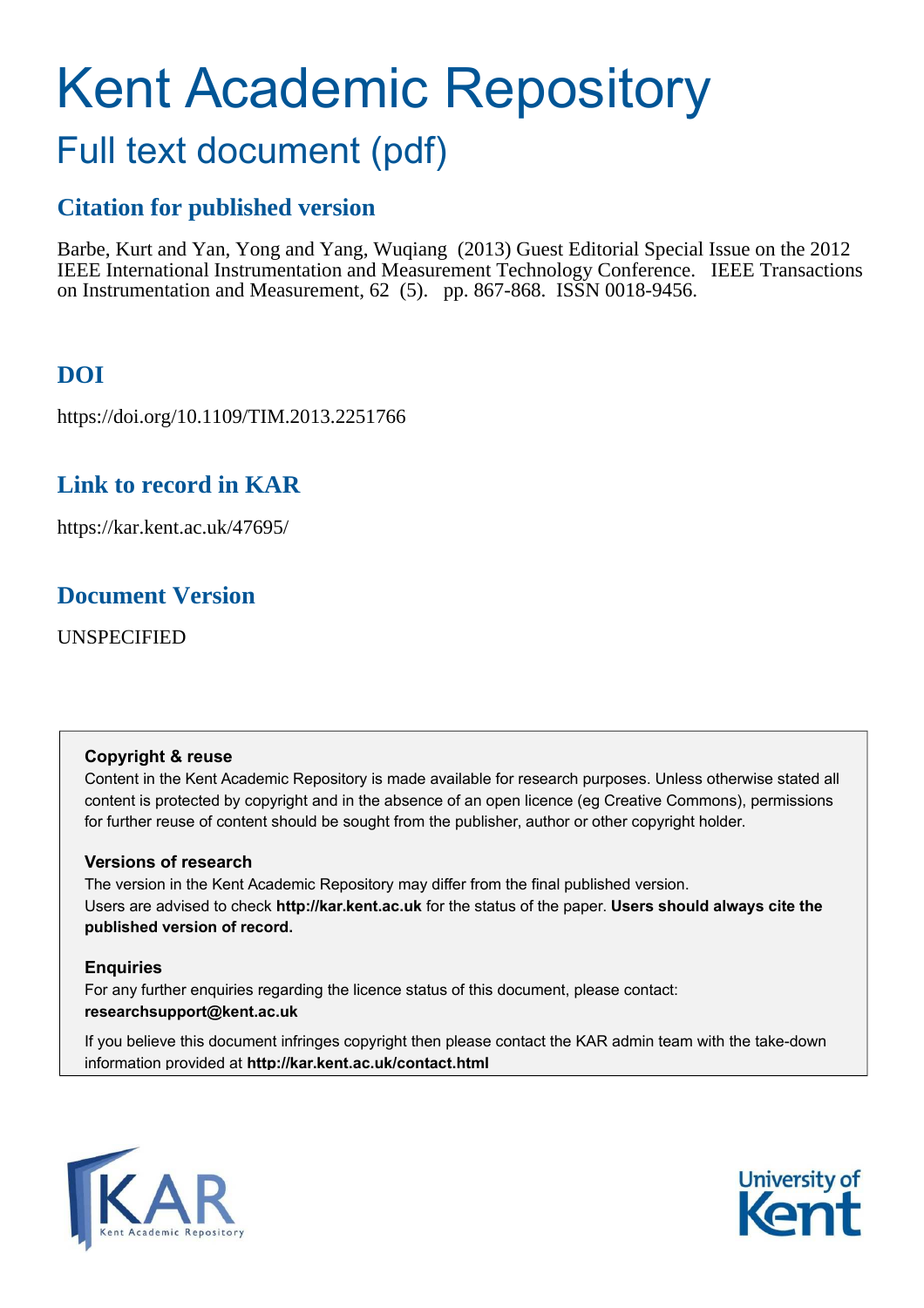# Guest Editorial Special Issue on the 2012 IEEE International Instrumentation and Measurement Technology Conference

The 29th Annual IEEE International Instrumentation and Measurement Technology Conference  $(I^2MTC)$  was held in Graz, Austria, on May 13–16, 2012. Graz is the second largest city in Austria after Vienna and the capital of the state Steiermark. It is a well known student city within Austria with more than 44 000 students in six universities. A total of 577 people participated in the conference, including 163 postgraduate students and 12 undergraduate students. The technical program consisted of a series of scientific and technical sessions, covering all aspects of theories and practice of metrology, measurement, instrumentation, and a wide range of applications, as reflected in part by the diversity of the papers. Following a review process, a total of 555 papers from all over the world were accepted, and were organized into 56 oral presentation sessions and five poster sessions. The oral presentation sessions included three invited keynotes and seven special sessions, which were closely aligned with the I<sup>2</sup>MTC 2012 conference theme "Smart Measurements for a Sustainable Environment." In particular, the special sessions attracted an overwhelming response from the community and were well attended.

Following the I<sup>2</sup>MTC 2012, a total of 159 papers that were extended substantially from their conference proceeding versions were submitted to this special issue. After a rigorous review process, 56 papers have been accepted for publication in this special issue. They not only present the latest developments in the field of instrumentation and measurement, but also offer possible solutions to existing problems. We hope that this special issue provides a good reference point for the researchers and practitioners, who are active in the field and will serve as a catalyst to trigger further investigations.

It has been our great pleasure to be the Guest Editors of this special issue. We would like to thank the authors for their excellent contributions, without which it would be impossible to have this special issue published. We are also grateful to the Associate Editors and all reviewers, who devoted their time and effort, on a voluntary basis, to ensure that all submissions were reviewed rigorously. The Editor-in-Chief, Prof. Alessandro Ferrero, and the IEEE transactions administrators, Ms. Cam Ingelin and Ms. Reta Wehmeier, are particularly acknowledged for giving us timely advice on guest editing this special issue.

February 2013

KURT BARBE´, *Guest Editor*, *Member, IEEE* Vrije Universiteit Brussel Brussel, Belgium

YONG YAN, *Guest Editor*, *Fellow, IEEE* University of Kent Canterbury, U.K.

WUQIANG YANG, *Guest Editor*, *Fellow, IEEE* University of Manchester Manchester, U.K. (e-mail: wuqiang.yang@manchester.ac.uk)



**Kurt Barbé** (M'09) received the M.Sc. degree in mathematics (option statistics) and the Ph.D. degree in electrical engineering from the Vrije Universiteit Brussel (VUB), Brussel, Belgium, in 2005 and 2009, respectively.

He is currently an Assistant Professor with the Department of Fundamental Electricity and Instrumentation, VUB. He is also a Post-Doctoral Research Fellow with the Flemish Research Foundation and the VUB Coordinator of the Flemish inter-university training network for methodology and statistics initiated by the Flemish Minister of Innovation. His current research interests include system identification, time series analysis, and signal processing for biomedical applications.

Dr. Barbé was the recipient of the 2011 Outstanding Young Engineer Award from the IEEE Instrumentation and Measurement Society. Since 2010, he has been an Associate Editor for the IEEE Transactions on Instrumentation and Measurement.